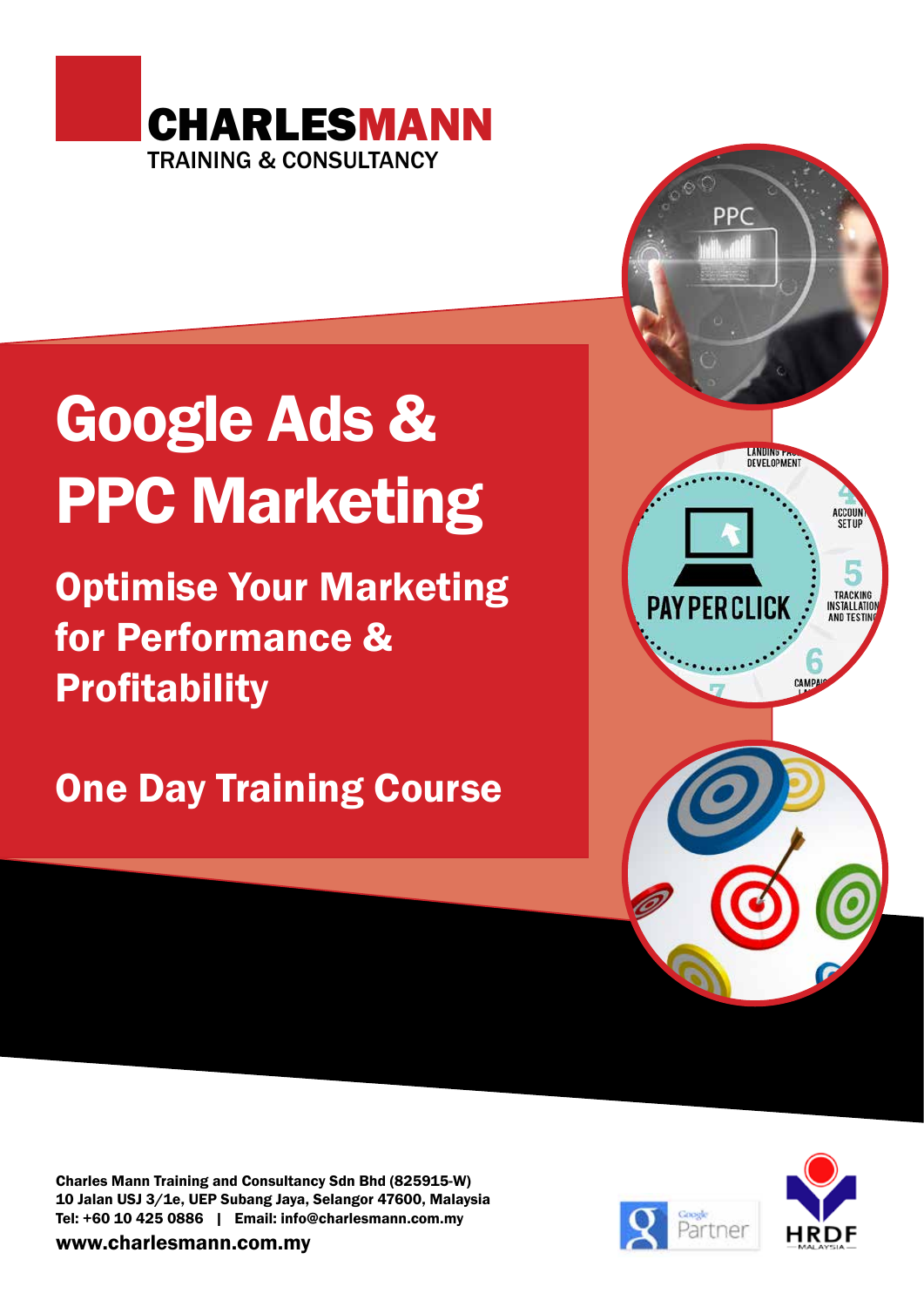## Course Outline

Google AdWords (or Google Ads) and PPC (pay per click) marketing plays a crucial role in thousands of online marketing campaigns, especially in ultra competitive industries and sectors. Yet many of them are run at a loss, with companies missing out on the huge opportunities to vastly improve their return on investment. However, most of the errors committed when Google Ad campaigns are run are simple to fix and rectify, without the need to outsource or call in specialists.

Our Google Ads training course gives participants an in-depth understanding of the latest PPC marketing strategies by providing a wealth of techniques and tips to optimise AdWords campaigns to make them more profitable and effective. In addition, it demystifies the jargon used when running Ad campaigns.

The techniques gained from this training course will allow marketers to run strategies in an efficient manner, and attendees will leave with a clear understanding of the principles behind this powerful marketing medium.

The training course lasts one full day starting at 9.30am until 5.00pm, and is inclusive of course materials, certificate, lunch, refreshments and snacks, along with complimentary four week post course support and assistance. A wi-fi enabled laptop (not iPad or tablet) is required for this course along with a basic understanding of ICT.

Following this course, you will understand how to:

- Create and optimise Google AdWords campaigns
- Better structure and target your AdWords campaigns
- Carry out keyword research to develop a target keyword list
- Use keyword matching to optimise performance
- Confidently set budgets and keywords bids
- Assess your cost-per-acquisition and model value generated from PPC
- Adopt best practice copywriting guidelines when creating ads
- Optimise your landing pages and carry out testing
- Measure campaign performance using web analyics

## **Course Benefits Course Benefits** Who Should Attend

- Web Designers and Developers
- Sales and Marketing Staff
- Marketing Executives
- Junior Digital Marketers
- Marketing Graduates
- Business Development Managers
- PR Professionals
- Advertisers
- Event Organisers and Managers
- Promotions and Customer Service Managers
- Online Marketers
- Digital Strategists
- Business Owners

# Previous Clients











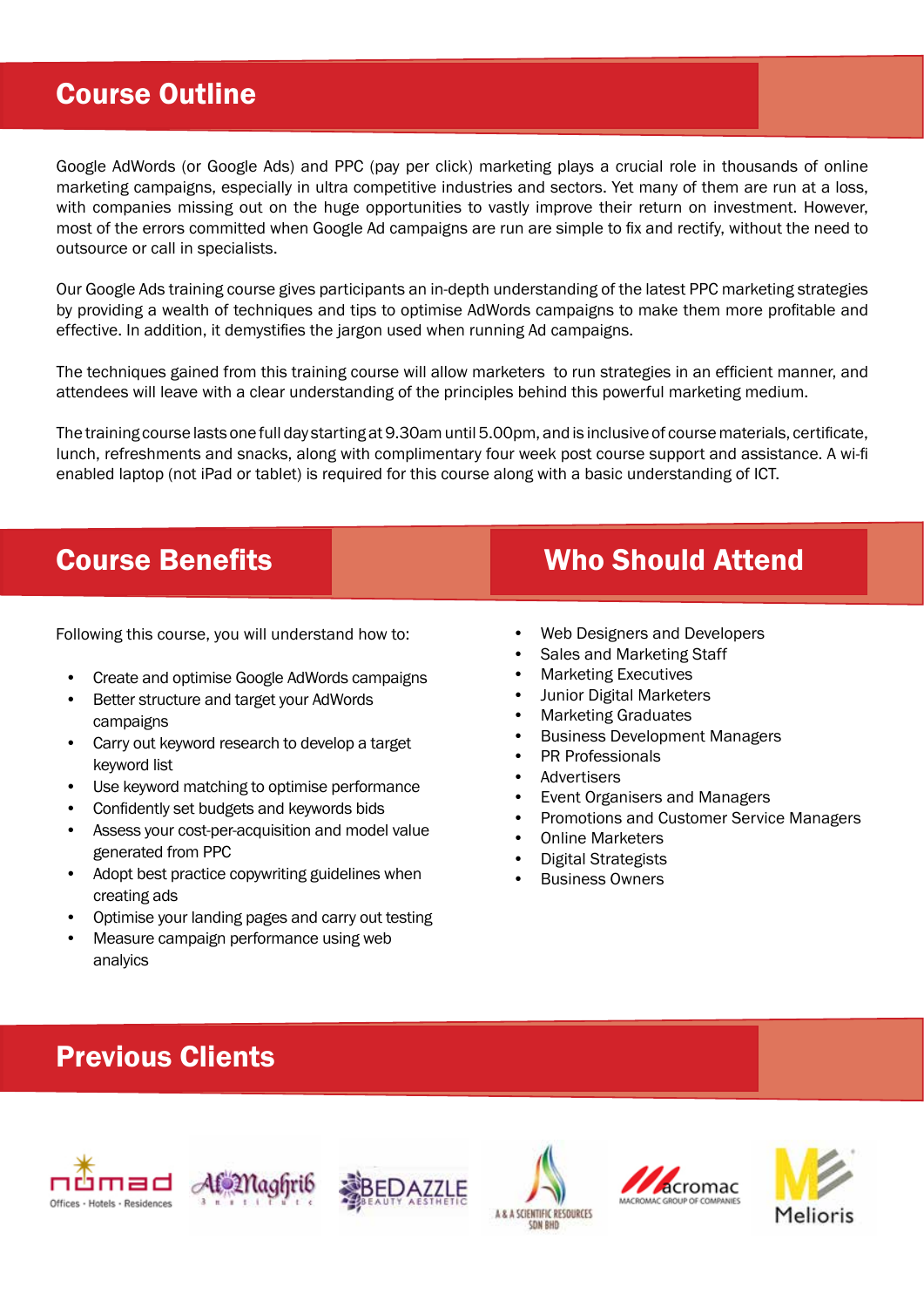## Course Programme

- A review of the latest search marketing trends
- A look at the latest pay-per-click advertising options
- Comparing AdWords with Facebook and LinkedIn advertising
- Choosing between SEO and PPC
- Setting goals and KPI's
- Using analytics to measure performance
- Keyword research: demystifying how people really search
- Measuring seasonal and regional search habits
- Optimising AdWords campaign structure
- Ways to increase campaign targeting
- Using AdWords extensions to improve campaign performance
- Techniques to assign campaigns budgets
- Setting keyword bids to meet marketing objectives
- Choosing between the search and display network
- Dealing with the deluge of data: what should I be regularly looking at?
- Understanding real search terms that trigger your ads
- Keyword research and analysis
- Reporting on competitor information
- How to find missed opportunities
- Understanding conversion tracking: am I making a profit?
- Optimising landing pages to improve performance
- Tools and methods of testing of landing pages
- Creating Remarketing lists and campaigns

## Course Trainers

#### Abdul Awwal Mahmood

Abdul Awwal, born and raised in the city of Birmingham, United Kingdom, graduated from the initial batch of seven students who formed part of the innovative Multimedia degree program in the first ever such course offered by any educational establishment in the UK. Teesside University, based in the north of England in the city of Middlesbrough, was known as an innovative and genre-creating institute, producing experts in the fields of computing and technology.

Working closely with a variety of companies and organisations, covering such diverse areas as travel, retail, telecommunications, charities and media, Abdul Awwal has built up an impressive knowledge base, placing him in a position where he can effectively expound the benefits and usage of the vast tools available to small and medium businesses, when it comes to utilising online and digital solutions.

#### Robert Nichols



Robert Nichols studied and gained great experience in the US, working with multiple organisations, before moving to Singapore.

With vast expertise in the fields of Search Engine Optimisation, Web Design Philosophy, Social Media Ad Campaign Management and Keyword Research and Analysis, Robert has gained the respect of every organisation he has trained and consulted.

By keeping ahead of technologies and advances in digital media, Robert is a valuable asset to Charles Mann Training & Consultancy, bringing years of experience and in-depth knowledge of cutting edge industries.